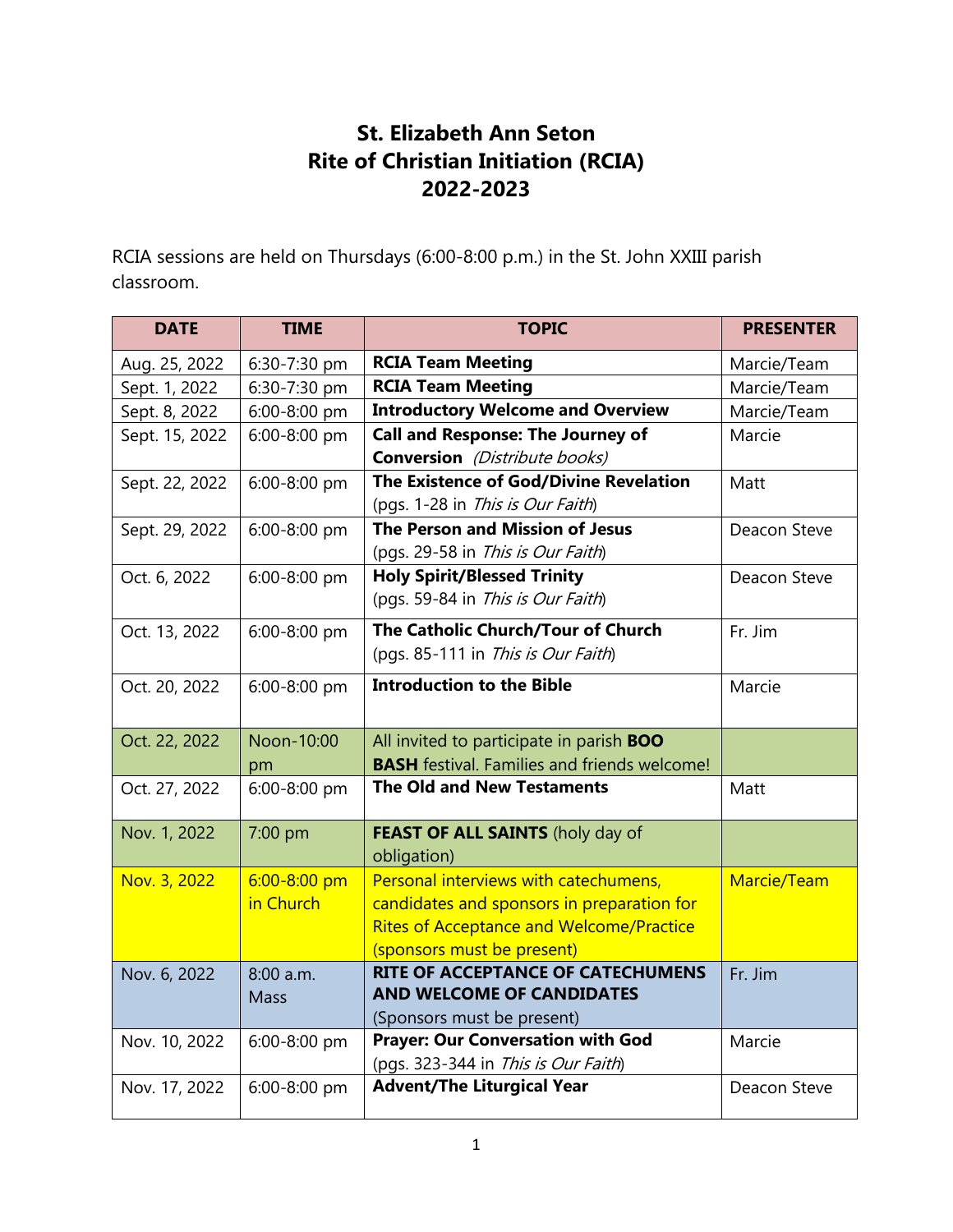| Nov. 24, 2022 |                               | <b>NO CLASS  THANKSGIVING</b>                                                                                                                                       |                           |
|---------------|-------------------------------|---------------------------------------------------------------------------------------------------------------------------------------------------------------------|---------------------------|
| Dec. 1, 2022  | 6:00-8:00 pm                  | <b>Mary and the Saints/Holy Days</b><br>(pgs. 125-136 in This is Our Faith)                                                                                         | Fr. Jim                   |
| Dec. 8, 2022  | 6:00-8:00 pm                  | <b>Solemnity of the Immaculate Conception</b><br>(Holy Day of Obligation)<br>All attend Mass - group social, discussion,<br>and sharing following                   | Marcie/Team               |
| Dec. 15, 2022 | 6:00-8:00 pm<br>9:00-11:00 am | <b>Eschatology: The "Last" Things</b><br>(pgs. 137-152 in This is Our Faith)                                                                                        | Matt                      |
| Dec. 16, 2022 | 7:00 pm                       | All attend parish Advent Concert and<br>Social in church. Families and friends<br>welcome!                                                                          |                           |
| Dec. 22, 2022 | 6:00-8:00 pm                  | Christmas social and gift exchange                                                                                                                                  | Everybody                 |
| Dec. 25, 2022 |                               | <b>SOLEMNITY OF THE NATIVITY OF THE</b><br><b>LORD/CHRISTMAS</b> (holy day of obligation)                                                                           |                           |
| Dec. 29, 2022 |                               | No Session  Christmas/New Years Break                                                                                                                               |                           |
| Jan. 4, 2023  | <b>TBD</b>                    | Feast day of St. Elizabeth Ann Seton<br>Volunteer to help serve SEAS Community<br><b>Breakfast (contact Patti McGuire at</b><br>pmcquire@seaslv.org or 702-804-8311 |                           |
| Jan. 5, 2023  | 6:00-8:00 pm                  | <b>Sacraments and Sacramentality</b><br>(pgs. 155-170 in This is Our Faith)                                                                                         | Deacon Steve              |
| Jan. 12, 2023 | 6:00-8:00 pm                  | <b>Sacraments of Initiation: Baptism and</b><br><b>Confirmation</b><br>(pgs. 171-186 in This is Our Faith)                                                          | Deacon Aruna              |
| Jan. 19, 2023 | 6:00-8:00 pm                  | The Eucharist/Mass  Part 1<br>(pgs. 187-200 in This is Our Faith)                                                                                                   | Fr. Jim                   |
| Jan. 26, 2023 | 6:00-8:00 pm                  | The Eucharist/Mass  Part 2                                                                                                                                          | Fr. Jim                   |
| Feb. 2, 2023  | 6:00-8:00 pm                  | <b>Sacraments of Healing: Reconciliation and</b><br><b>Anointing</b><br>(pgs. 201-214 in This is Our Faith)                                                         | Fr. Joe                   |
| Feb. 9, 2023  | 6:00-8:00 pm                  | <b>Sacraments of Service: Holy Orders and</b><br><b>Marriage</b><br>(pgs. 215-240 in This is Our Faith)                                                             | Deacon Aruna<br>and Helen |
| Feb. 16, 2023 | $6:00 - 8:00$ pm              | Personal Interviews/Signing of Book of Elect<br>(sponsors must be present)                                                                                          | Marcie/Team               |
| Feb. 22, 2022 |                               | ASH WEDNESDAY  you are invited to join<br>any of the regular services to mark the start<br>of the season of Lent                                                    |                           |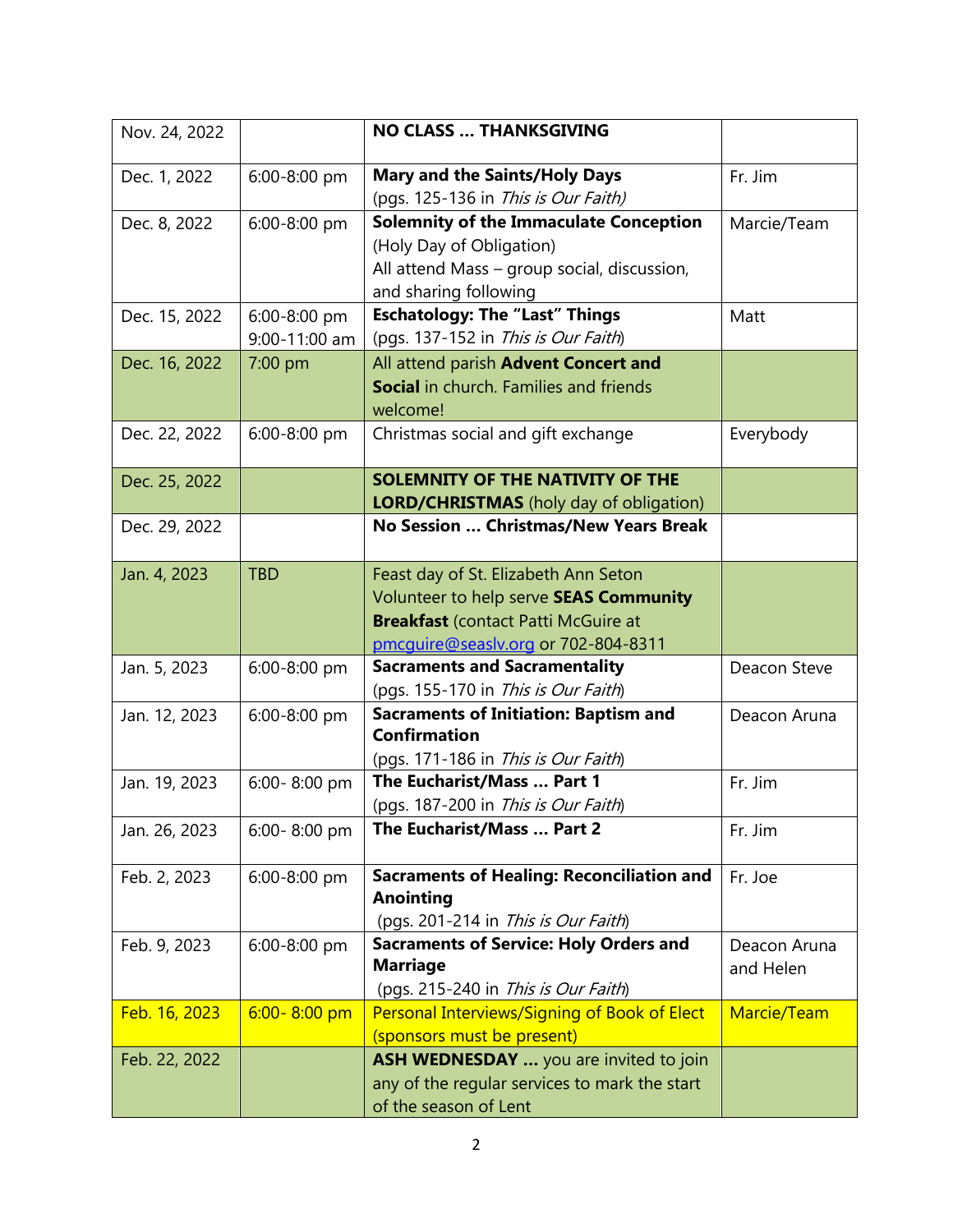| Feb. 23, 2023 | 6:00-8:00 pm     | <b>Catholic Morality/Conscience Formation</b>                                                  | Matt                 |
|---------------|------------------|------------------------------------------------------------------------------------------------|----------------------|
|               |                  | (pgs. 241-260 in This is Our Faith)                                                            |                      |
| Feb. 24, 2023 | 7:00 pm          | <b>Way of the Cross w/Taize Prayer</b>                                                         |                      |
|               |                  | (in church)                                                                                    |                      |
| Feb. 26, 2023 |                  | <b>PARISH SENDING FORTH FOR ELECTION</b>                                                       | Presider             |
|               |                  | (8:00 a.m.)                                                                                    |                      |
|               |                  | <b>RITE OF ELECTION</b>                                                                        | <b>Bishop Thomas</b> |
|               |                  | (2:30 pm @ TBD)<br>These ceremonies are only for unbaptized                                    |                      |
|               |                  | who will receive sacraments of initiation at                                                   |                      |
|               |                  | Easter Vigil 2023. Sponsors must be present.                                                   |                      |
| Mar. 2, 2023  | 6:00-8:00 pm     | <b>Lenten Devotions and Disciplines</b>                                                        | Fr. Jim              |
|               |                  |                                                                                                |                      |
| Mar. 10, 2023 | 7:00 pm          | <b>Way of the Cross w/Taize Prayer</b>                                                         |                      |
|               |                  | (in church)                                                                                    |                      |
| Mar. 9, 2023  | 6:00-8:00 pm     | <b>Guided Reflection on the Scrutinies</b>                                                     | Marcie               |
| Mar. 12, 2023 | $8:00$ am        | 1 <sup>st</sup> Scrutiny for those children/adults who                                         | Presider             |
|               |                  | will be baptized at the Easter Vigil                                                           |                      |
| Mar. 16, 2023 | 6:00-8:00 pm     | <b>Commandments 1-3: Love of God</b>                                                           | Deacon Steve         |
|               |                  | (pgs. 291-302 in This is Our Faith)                                                            |                      |
| Mar. 17, 2023 | 7:00 pm          | <b>Way of the Cross w/Taize Prayer</b>                                                         |                      |
|               |                  | (in church)                                                                                    |                      |
| Mar. 19, 2023 | $8:00$ am        | 2nd Scrutiny for those children/adults who                                                     | Presider             |
|               |                  | will be baptized at the Easter Vigil                                                           |                      |
| Mar. 23, 2023 | 6:00-8:00 pm     | <b>Commandments 4-10: Love of Neighbor</b>                                                     | Deacon Steve         |
|               |                  | (pgs. 303-322 in This is Our Faith)                                                            |                      |
| Mar. 24, 2023 | 7:00 pm          | <b>Way of the Cross w/Taize Prayer</b>                                                         |                      |
|               |                  | (in church)                                                                                    |                      |
| Mar. 26, 2023 | $8:00$ am        | <b>3rd Scrutiny</b> and Sunday Dismissal for those<br>who will be baptized at the Easter Vigil | Presider             |
| Mar. 30, 2023 | $6:00 - 8:00$ pm | Interviews w/ participants and sponsors in                                                     | Marcie/Team          |
|               |                  | preparation for sacraments                                                                     |                      |
| Mar. 31, 2023 | 7:00 pm          | <b>Way of the Cross w/Taize Prayer</b>                                                         |                      |
|               |                  | (in church)                                                                                    |                      |
| Apr. 2, 2023  |                  | Palm Sunday - Start of Holy Week                                                               |                      |
| Monday,       | $6:00 - 7:30$ pm | <b>Triduum Retreat for participants and</b>                                                    | Marcie/Team          |
| Apr. 3, 2023  |                  | sponsors.                                                                                      |                      |
| Apr. 6, 2023  | 7:00 p.m.        | <b>Holy Thursday,</b>                                                                          |                      |
|               |                  | Mass of the Lord's Supper                                                                      |                      |